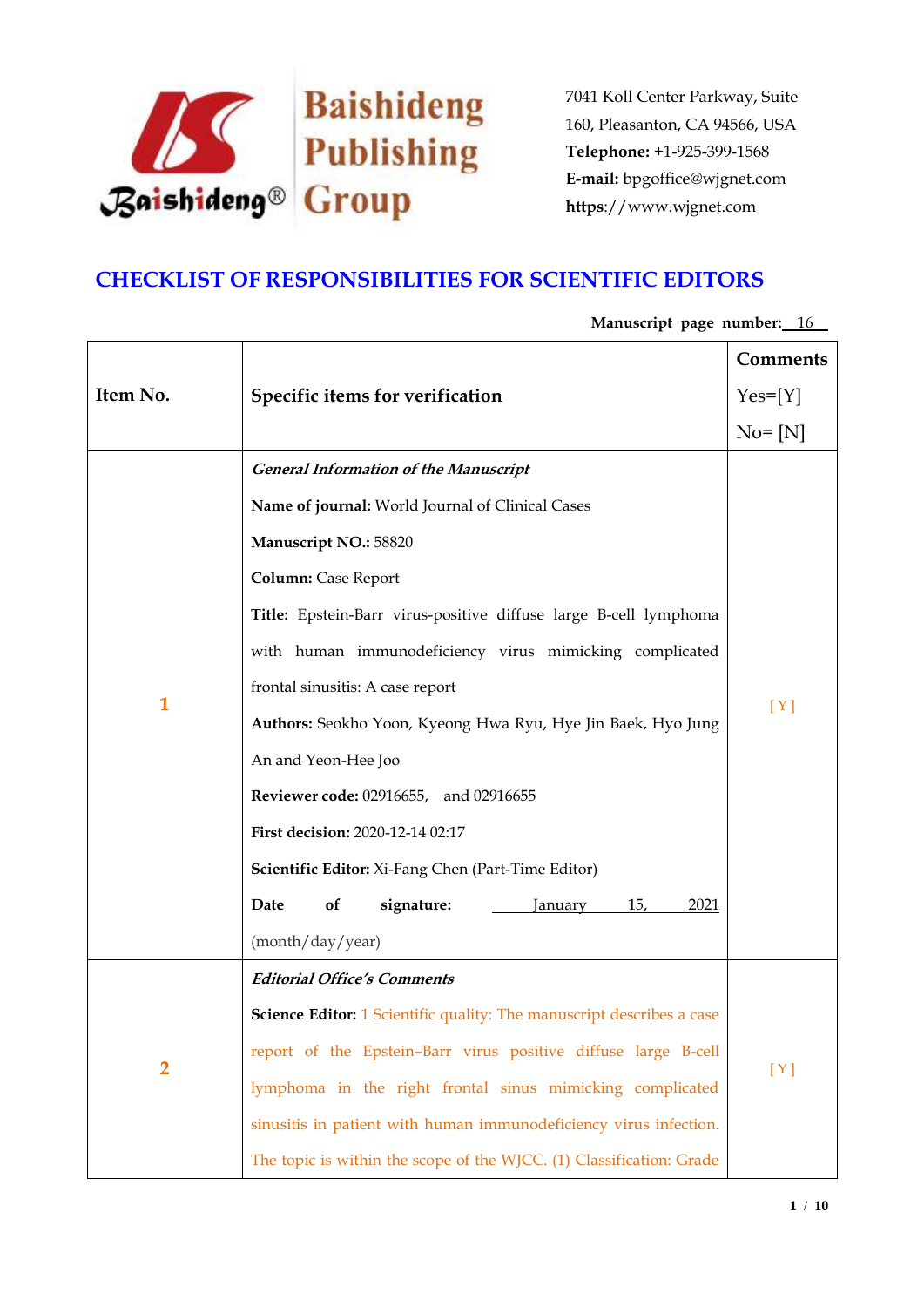

## **Baishideng**

7041 Koll Center Parkway, Suite 160, Pleasanton, CA 94566, USA **Telephone:** +1-925-399-1568 **E-mail:** bpgoffice@wjgnet.com **https**://www.wjgnet.com

B; (2) Summary of the Peer-Review Report: The authors reported a very interesting case with clinical significance; and (3) Format: There are 2 figures. A total of 20 references are cited, including 4 references published in the last 3 years. There are no self-citations. 2 Language evaluation: Classification: Grade B. A language editing certificate issued by HARRISCO was provided. 3 Academic norms and rules: The authors provided the CARE Checklist–2016, the signed Conflict-of-Interest Disclosure Form and Copyright License Agreement, and the Written informed consent. No academic misconduct was found in the CrossCheck detection and Bing search. 4 Supplementary comments: This is an unsolicited manuscript. The topic has not previously been published in the WJCC. 5 Issues raised: The authors did not provide original pictures. Please provide the original figure documents. Please prepare and arrange the figures using PowerPoint to ensure that all graphs or arrows or text portions can be reprocessed by the editor. 6 Re-Review: Required. 7 Recommendation: Conditional acceptance. **Editorial Office Director:** I have checked the comments written by the science editor. **Company Editor-in-Chief:** I have reviewed the Peer-Review Report, the full text of the manuscript, and the relevant ethics documents, all of which have met the basic publishing requirements of the World Journal of Clinical Cases, and the manuscript is conditionally accepted. I have sent the manuscript to the author(s) for its revision according to the Peer-Review Report, Editorial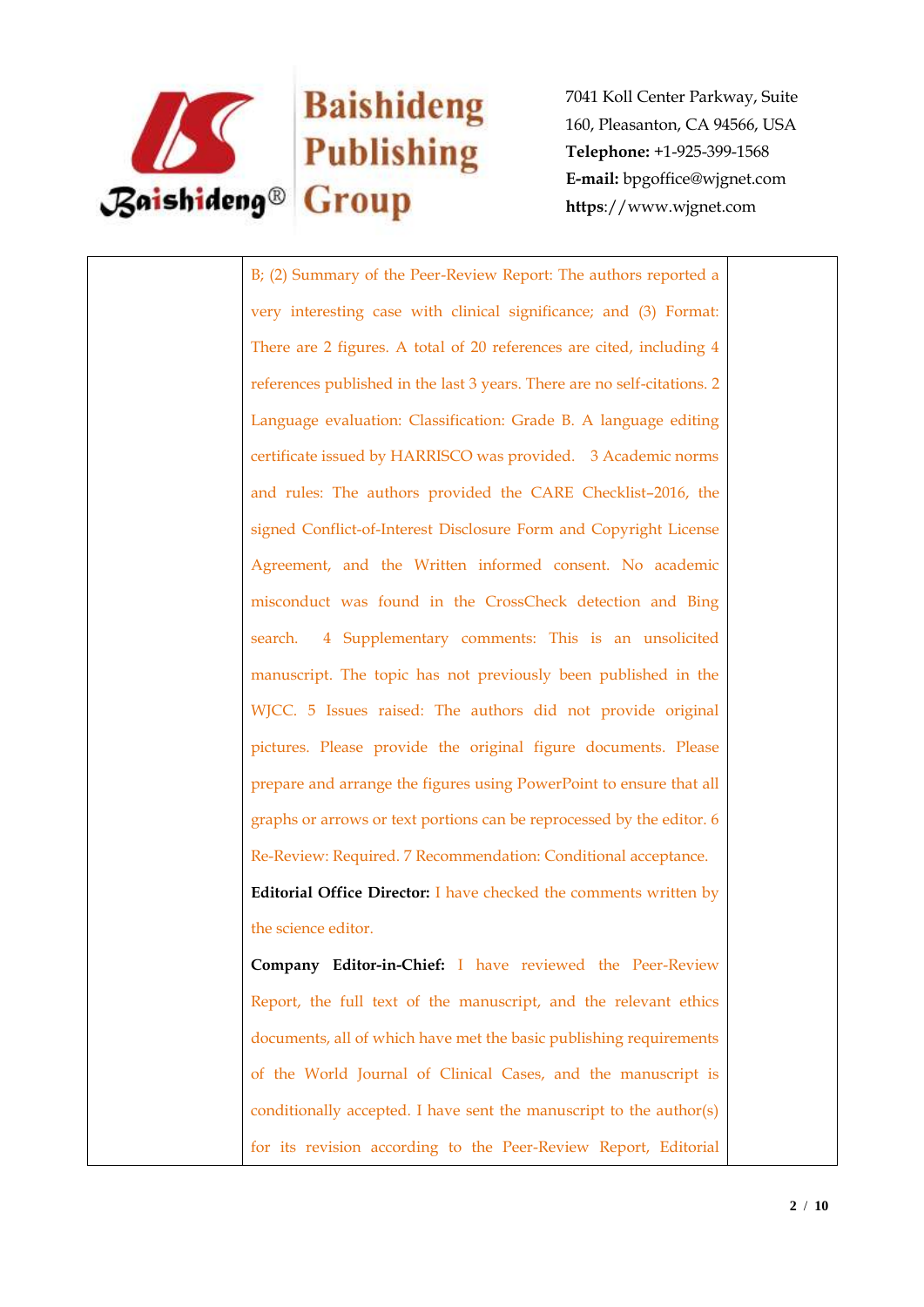

|   | Office's comments and the Criteria for Manuscript Revision by           |     |
|---|-------------------------------------------------------------------------|-----|
|   | Authors. The title of the manuscript is too long and must be            |     |
|   | shortened to meet the requirement of the journal (Title: The title      |     |
|   | should be no more than 18 words).                                       |     |
| 3 | The fixed headings are copied.                                          | [Y] |
|   | The title concisely summarizes the main topic of the study and is       |     |
|   | not too long (no more than 18 words). Words such as 'exploration',      |     |
| 4 | 'research', 'analysis', 'observation', and 'investigation' are avoided. | [Y] |
|   | The title does not start with 'The' and does not include any Arabic     |     |
|   | numbers or uncommon abbreviations.                                      |     |
| 5 | A short running title is provided (no more than 6 words).               | [Y] |
|   | The authors' full family (sur)names and full/abbreviated first          |     |
| 6 | names are listed on the title page and are consistent with those        | [Y] |
|   | listed in the signed BPG Copyright License Agreement form.              |     |
|   | The<br>'Author contributions' passage describes the specific            |     |
|   | contribution(s) made by each author. The author's names are listed      |     |
|   | in the following format: full family (sur)name followed by              |     |
|   | abbreviated first and middles names.                                    |     |
|   | e.g., "Wang CL and Liang L contributed equally to this work; Wang       |     |
| 7 | CL, Liang L, Fu JF, Zou CC, Hong F and Wu XM designed the               | [Y] |
|   | research study; Wang CL, Zou CC, Hong F and Wu XM performed             |     |
|   | the research; Xue JZ and Lu JR contributed new reagents and             |     |
|   | analytic tools; Wang CL, Liang L and Fu JF analyzed the data; and       |     |
|   | Wang CL, Liang L and Fu JF wrote the manuscript. All authors            |     |
|   | have read and approve the final manuscript."                            |     |
|   | The 'Supported by' statement describes the source(s) of financial       |     |
| 8 | support and includes the corresponding identification number(s)         | [N] |
|   | and program ID(s) if available, and contains no spelling errors.        |     |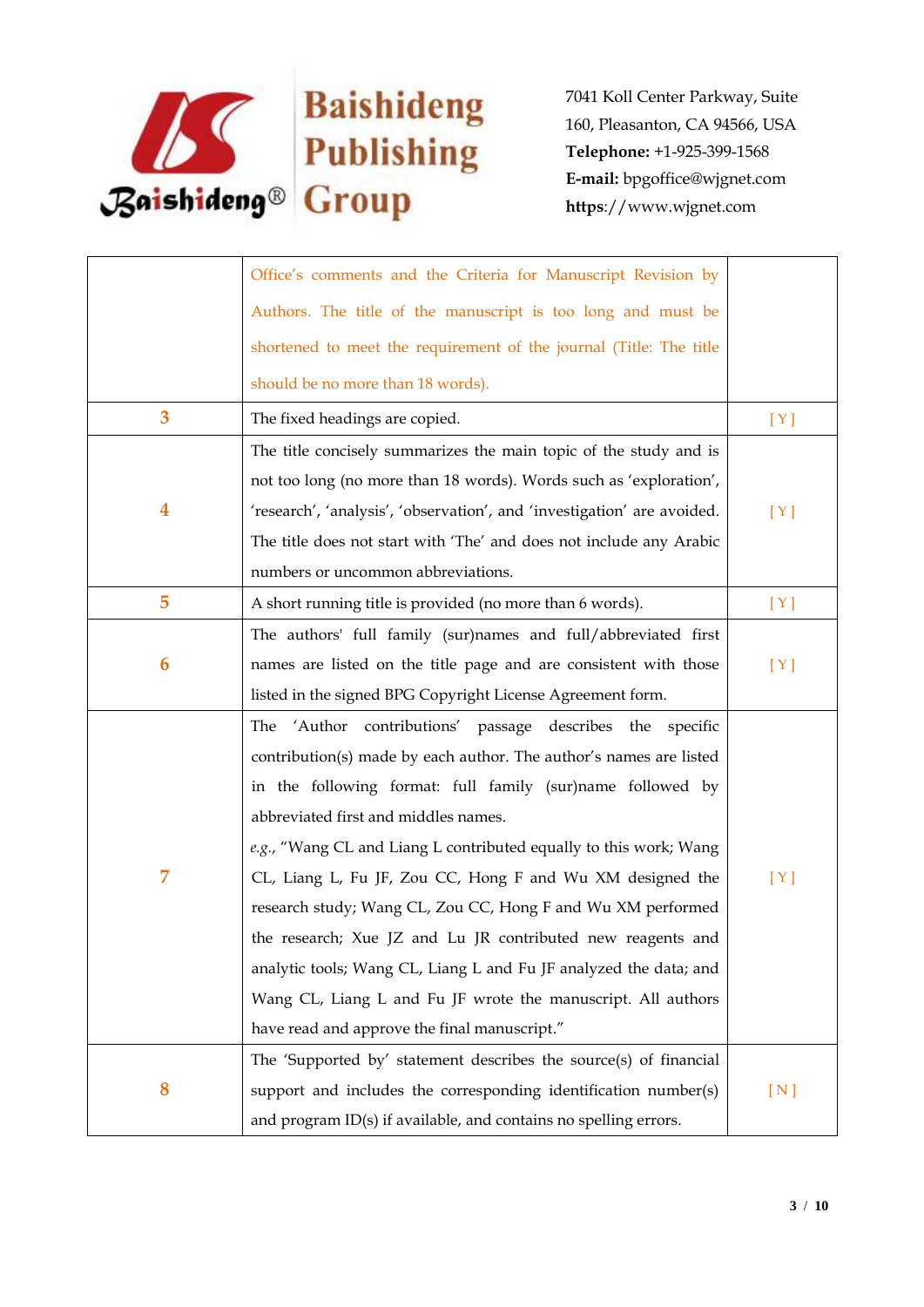

|    | The 'Corresponding author' passage provides the corresponding           |       |
|----|-------------------------------------------------------------------------|-------|
|    | author's full first and family (sur)names, abbreviated title (e.g., MD, |       |
| 9  |                                                                         |       |
|    | PhD), affiliated institute's name and complete postal address           | [Y]   |
|    | (including zip code) and e-mail (written in all lowercase), and         |       |
|    | contains no spelling errors.                                            |       |
|    | The Manuscript Tracking information (i.e., Received, Peer review        |       |
| 10 | started, First decision, Revised, Accepted, Article in press, and       | [Y]   |
|    | Published online) are provided along with the corresponding editor      |       |
|    | and date for each item, and contain no spelling errors.                 |       |
|    | The Abstract section is formatted according to the article-specific     |       |
|    | style (structured vs unstructured) and word count thresholds, as        |       |
|    | follows:                                                                |       |
|    | Commentary, Frontier, Diagnostic Advances, Medical Ethics,              |       |
|    | Minireview, Review, Therapeutics Advances, and Topic Highlight:         | [Y]   |
|    | Non-structured abstract that is no less than 200 words.                 |       |
| 11 | Field of Vision, Case Report and Letter to the Editor:                  |       |
|    | Non-structured abstract that is no less than 150 words.                 |       |
|    | Research articles: Structured abstract with subsections for AIM (no     |       |
|    | more than 20 words); METHODS (no less than 80 words); RESULTS           |       |
|    | (no less than 120 words); and CONCLUSION (no more than 26               |       |
|    | words).                                                                 |       |
|    | The 'Key words' list provides 5-10 keywords that reflect the main       |       |
| 12 | content of the study. The first letter of each keyword is capitalized,  | [ Y ] |
|    | and each keyword is separated by a semicolon.                           |       |
|    | The "citation" contains authors' names and manuscript title. The        |       |
| 13 | name of the first author should be typed in bold letters; the family    |       |
|    | (sur) name of all authors should be typed with the first letter         |       |
|    | capitalized, followed by their abbreviated first and middle initials.   | [Y]   |
|    |                                                                         |       |
|    | For example, an article by Jae Moon Yoon, Ki Young Son, Chun Sick       |       |
|    | Eom, Daniel Durrance, Sang Min Park will be written as Yoon JM,         |       |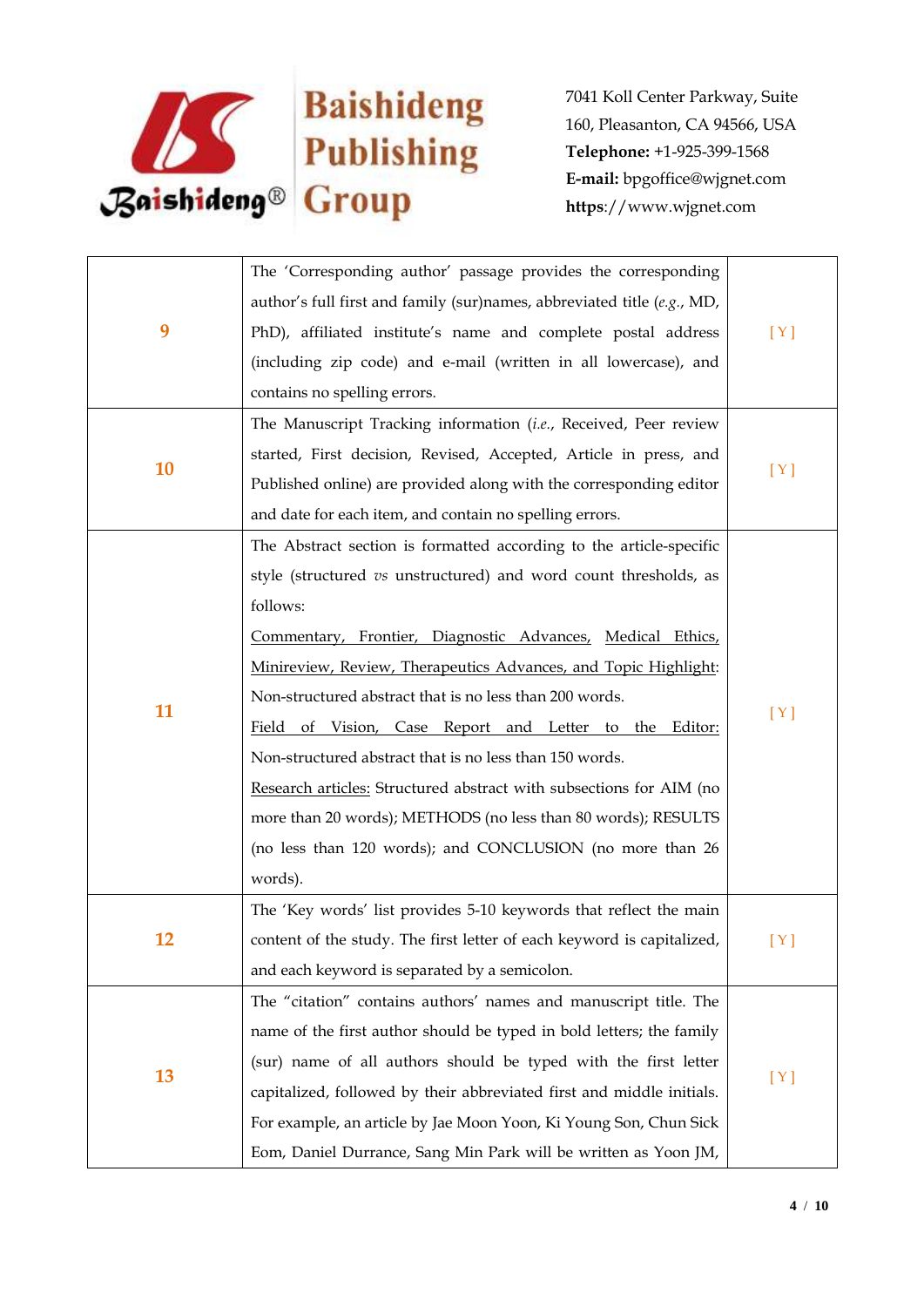

|           | Son KY, Eom CS, Durrance D, Park SM. Pre-existing diabetes                 |     |
|-----------|----------------------------------------------------------------------------|-----|
|           | mellitus increases the risk of gastric cancer: A meta-analysis. World J    |     |
|           | Gastroenterol 2019; In press                                               |     |
|           | The 'Core tip' provides a summary (less than 100 words) of the             |     |
| 14        | study that outlines the most innovative and important arguments            |     |
|           | and core contents of the paper and will serve to effectively attract       | [Y] |
|           | readers.                                                                   |     |
|           | The 'INTRODUCTION' section clearly describes the relevant                  |     |
|           | background information for the study. Only the most relevant and           |     |
|           | current (within the past 5 years) literature is cited, with the            |     |
|           | exception of rare instances of seminal literature citations. All           |     |
|           | technical terms and/or abbreviations are explained and/or defined,         |     |
|           | with the full name of abbreviations given upon first appearance in         |     |
| 15        | the text and the abbreviation presented in parentheses [i.e.,              | [Y] |
|           | "computed tomography (CT)"]. First-person pronouns (e.g., 'I',             |     |
|           | 'we') are used appropriately to clearly indicate the work performed        |     |
|           | by the author(s). When weaknesses of previous studies are                  |     |
|           | described in the text to highlight the innovations related to the          |     |
|           | current study, the information is presented carefully.                     |     |
|           | The 'MATERIALS AND METHODS' section clearly and accurately                 |     |
|           | describes all materials and methods used to obtain the data                |     |
| <b>16</b> | presented in the article and is adequate for a reader to repeat the        | [N] |
|           | study.                                                                     |     |
|           | The 'RESULTS' section concisely describes the observational and            |     |
| 17        | experimental results. Representative data and data that have               |     |
|           | scientific significance are emphasized. Data is presented in either        |     |
|           | the text, a table or figure (i.e., chart, diagram, graph or image), but is | [N] |
|           | not repeated among each. Information presented in the tables and           |     |
|           | figures clearly describes the trends, meaning, and inferences.             |     |
|           | Results described in textual form are accurate, concise and clear.         |     |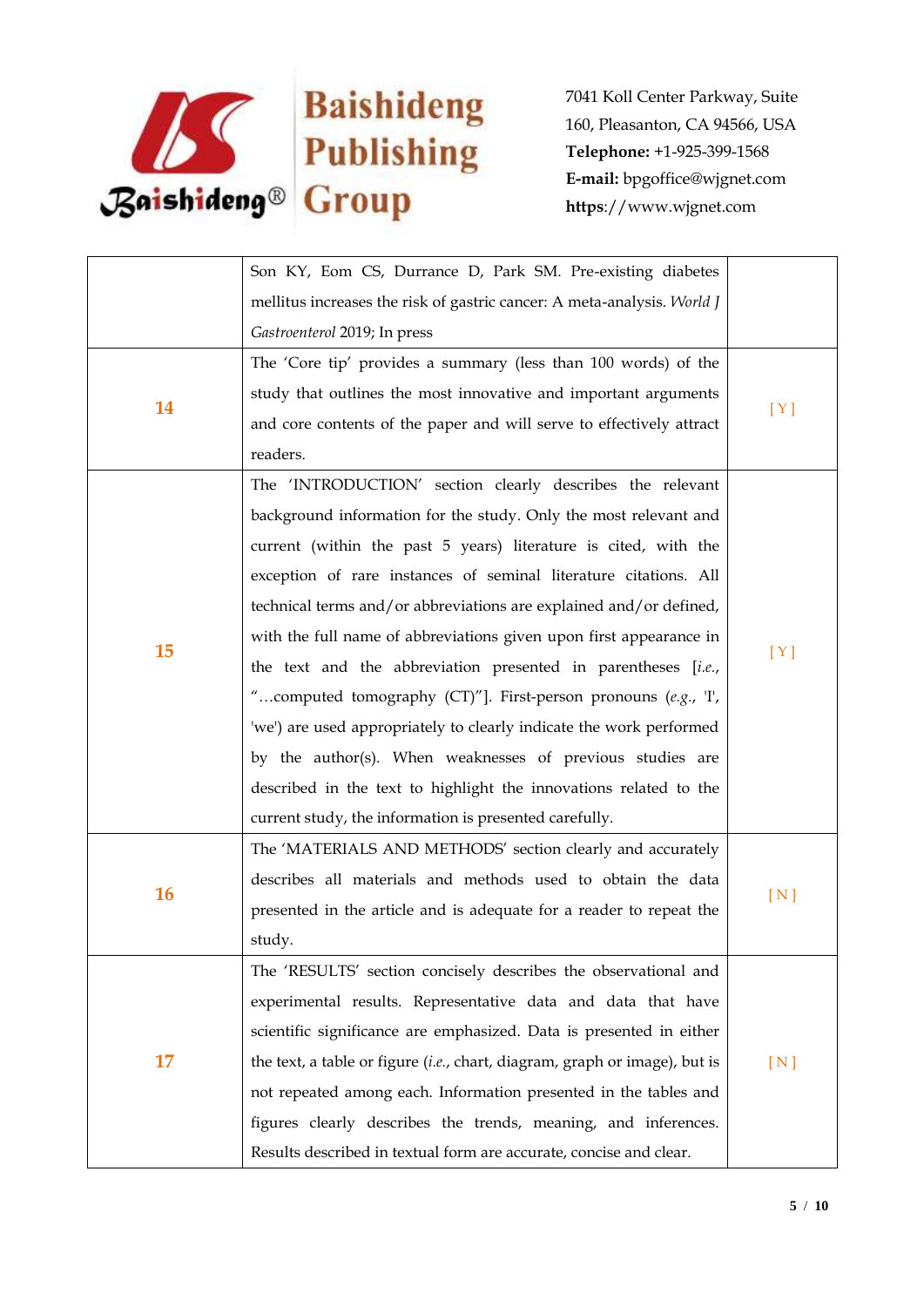

|    | Statistical symbols are accurate. Statistical significance is expressed                          |     |
|----|--------------------------------------------------------------------------------------------------|-----|
| 18 |                                                                                                  |     |
|    | as ${}^{a}P$ < 0.05, ${}^{b}P$ < 0.01 (P > 0.05 usually does not need to be denoted).            |     |
|    | If there are other series of P values, $\frac{c}{P}$ < 0.05 and $\frac{dP}{dP}$ < 0.01 are used, | [N] |
|    | and a third series of P values is expressed as $\frac{e}{P}$ < 0.05 and $\frac{f}{P}$ < 0.01.    |     |
|    | Statistical data is expressed as mean ± SD or mean ± SE.                                         |     |
|    | The 'DISCUSSION' section (1) describes the main purpose and                                      |     |
|    | hypothesis of the study; (2) summarizes the most important results;                              |     |
|    | (3) illustrates and explains the results (but does not simply repeat                             |     |
|    | the data) and draws conclusions or inferences based on the results;                              |     |
| 19 | (4) points out the limitations of the study and their impact on the                              | [Y] |
|    | results, as well as proposes further advice on future research                                   |     |
|    | $topic(s)$ or direction(s); and $(5)$ describes the theoretical significance                     |     |
|    | and practical value of the findings.                                                             |     |
|    | The 'ACKNOWLEDGEMENTS' section expresses gratitude to any                                        |     |
|    | individuals or organizations for technical support (i.e., providing                              |     |
| 20 | instrumentation, equipment or experimental materials, and/or                                     |     |
|    | assistance in experimental work), non-technical services (i.e., useful                           | [N] |
|    | inspiration, suggestions, guidance, or review), and/or any other                                 |     |
|    | auxiliary work.                                                                                  |     |
|    | The 'ARTICLE HIGHLIGHTS' section provides comments for                                           |     |
| 21 | original articles in accordance with the specified format.                                       | [N] |
| 22 | The 'REFERENCES' section lists the references in the Vancouver                                   |     |
|    | style. This style uses Arabic numeral in-text citations based on the                             |     |
|    | order of the first appearance of a source in the text. For citations                             |     |
|    | where the author's name is indicated in the text, a superscript                                  |     |
|    | number should be placed following the name (i.e, "Pang et al"). For                              | [Y] |
|    | citations where no author is indicated, a superscript number should                              |     |
|    | be placed at the end of the sentence. Respective examples are: "Ma <sup>[1]</sup>                |     |
|    | reported ", "Pan et al <sup>[2-5]</sup> indicated "; "PCR has a high                             |     |
|    | sensitivity <sup>[6,9]</sup> ." No superscript numbers are used when the                         |     |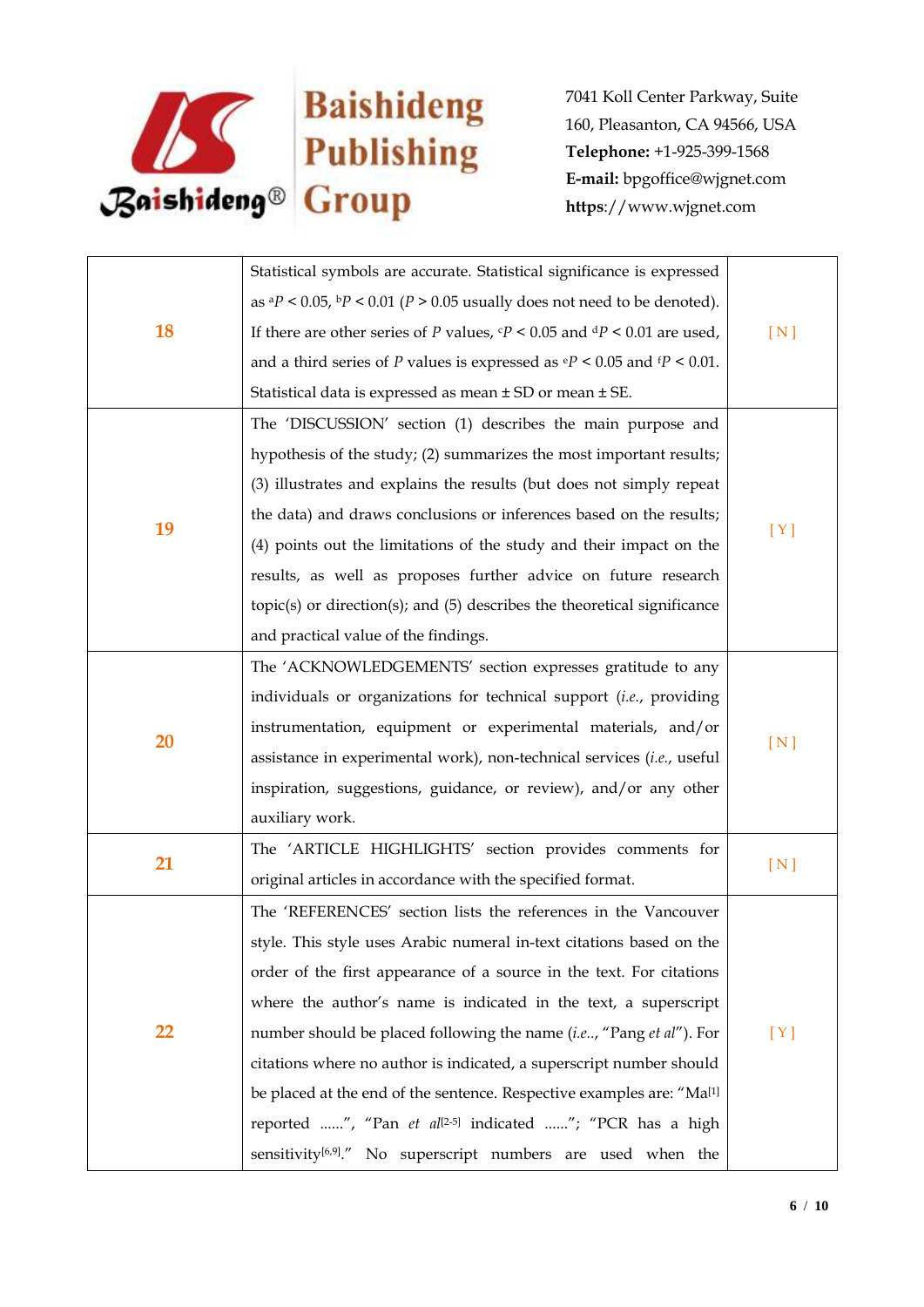

|           | reference number is described in the text; for example, "The                       |     |
|-----------|------------------------------------------------------------------------------------|-----|
|           | experimental method used has been described in reference [8]." The                 |     |
|           | style of reference citations in tables is the same as that in the text             |     |
|           | $(e.g., Pan et al[2-5], please see reference [8]).$                                |     |
|           |                                                                                    |     |
|           |                                                                                    |     |
|           |                                                                                    |     |
|           |                                                                                    |     |
|           |                                                                                    |     |
|           | Journal references have been verified to ensure that there are no                  |     |
|           | duplicate references and that the PMID numbers are correct. For                    |     |
|           | references not yet included in PubMed: the name of Chinese                         |     |
|           | journals is spelled out using Chinese Pinyin, with the first letter of             |     |
| 23        | each word capitalized (e.g., Shijie Huaren Xiaohua Zazhi); the name of             | [Y] |
|           | journals in other languages are listed according to indexing                       |     |
|           | information retrieved from Google. Book references are presented                   |     |
|           | with all the information relevant to the electronic version.                       |     |
|           | The number of cited references is appropriate for the article type, as             |     |
|           | follows:                                                                           |     |
|           | Commentary: no less than 50;                                                       |     |
| 24        | Review: no less than 100;                                                          | [Y] |
|           | Article: no less than 30/26;                                                       |     |
|           | Case Report and Letter to the Editor: no less than 1.                              |     |
|           | The ethics-related statements are provided in accordance with the                  |     |
| 25        | manuscript type (e.g., Manuscript No.-Institutional review board                   | [Y] |
|           | statement, Manuscript No.-Animal care and use statement, etc.).                    |     |
|           | The names of the peer reviewers and the scientific editor are present              |     |
| <b>26</b> | at the end of the paper $(e.g., P\text{-}Reviewer: Hugot D S\text{-}Editor: Wang)$ | [Y] |
|           | JL).                                                                               |     |
|           |                                                                                    |     |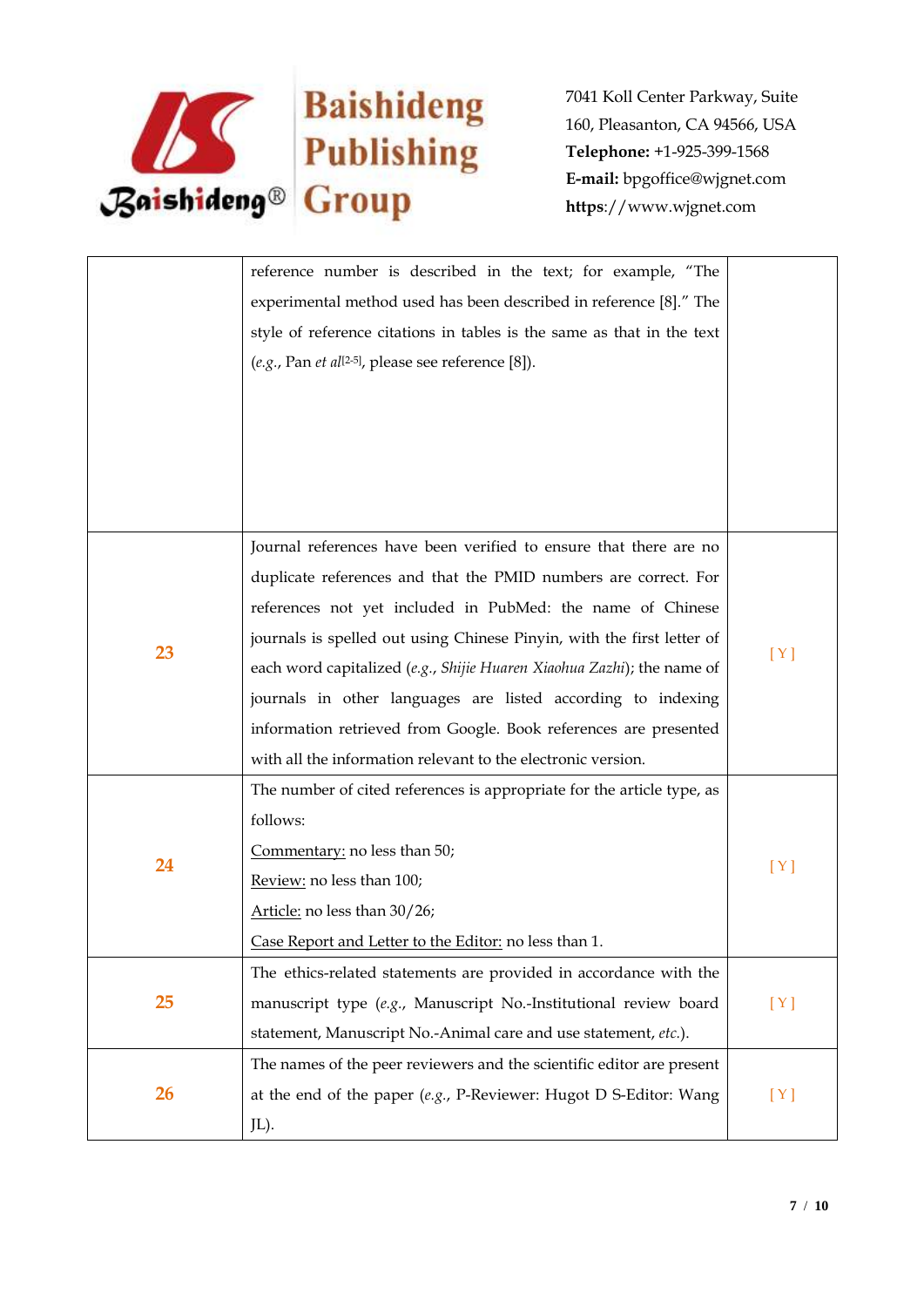

|    | The order and numerical labeling of tables and figures is consistent                            |     |
|----|-------------------------------------------------------------------------------------------------|-----|
|    | with their appearance and presentation in the text. Symbols in                                  |     |
|    | tables (e.g., +, -, $\times$ , $\div$ , $\ast$ ) correctly correspond to the definitions in the |     |
|    | footnotes. Only one legend is provided for each multi-panel figure                              |     |
| 27 | consisting of color graphs, black and white graphs, or line graphs                              | [Y] |
|    | that depicts data of the same theme. For example: Figure 1                                      |     |
|    | Pathological changes in atrophic gastritis tissue before and after                              |     |
|    | treatment. A: ; B: ; C: ; D: ; E: ; F:                                                          |     |
|    | Split pictures include flow charts, line graphs, histograms, and                                |     |
| 28 | graphs including text. Unsplit pictures include meta-analysis                                   | [Y] |
|    | diagrams, PCR amplification curves, and survival curves.                                        |     |
|    | The author(s) highlighted the changes made to the manuscript                                    |     |
| 29 | according to the peer-reviewers' comments.                                                      | [Y] |
|    | The responses to the peer-reviewers' comments are consistent with                               |     |
| 30 | the changes made to the manuscript.                                                             | [Y] |
|    | The revised manuscript is provided (file name: Manuscript                                       |     |
|    | No.-Review; e.g., 870- Review).                                                                 |     |
|    | The letter of peer-reviewers' comments is provided (file name:                                  |     |
| 31 | Manuscript No.-Peer-review(s); e.g., 870-Peer-review(s)).                                       | [Y] |
|    | response letter is provided (file name: Manuscript<br>The                                       |     |
|    | No.-Answering reviewers; e.g., 870-Answering reviewers).                                        |     |
| 32 | The related ethics and relevant documents are provided, such as (1)                             |     |
|    | Approved grant application form(s) or funding agency copy of any                                |     |
|    | approval document(s) (file name: Manuscript No.-Grant application                               |     |
|    | form(s)); (2) Biostatistics review certificate (file name: Manuscript                           |     |
|    | No.-Biostatistics statement); (3) Conflict-of-interest statement (file                          | [Y] |
|    | name: Manuscript No.-Conflict-of-interest statement); (4) Clinical                              |     |
|    | trial registration statement (file name: Manuscript No.-Clinical trial                          |     |
|    | registration statement); (5) Institutional review board approval form                           |     |
|    | or document (file name: Manuscript No.-Institutional review board                               |     |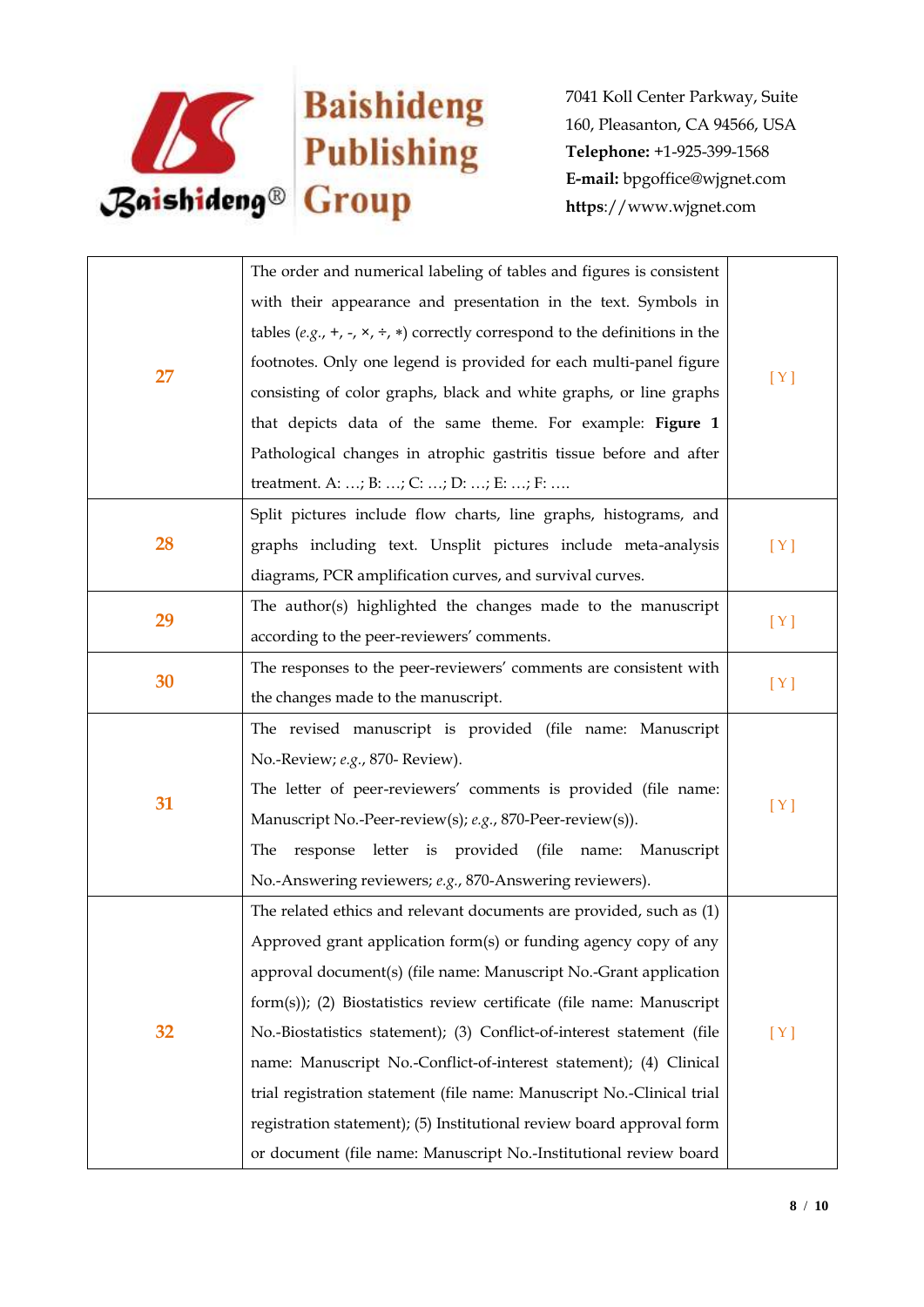

|    | statement); (6) Institutional animal care and use committee               |     |
|----|---------------------------------------------------------------------------|-----|
|    | document<br>(file<br>approval<br>form<br>Manuscript<br>or<br>name:        |     |
|    | No.-Institutional animal care and use committee statement), and (7)       |     |
|    | Signed informed consent form(s) or document(s) (file name:                |     |
|    | Manuscript No.-Informed consent statement).                               |     |
|    | All authors signed the BPG Copyright license agreement form (file         |     |
| 33 | Manuscript No.-Copyright<br>license<br>agreement;<br>name:<br>e.g.,       | [Y] |
|    | 870-Copyright license agreement).                                         |     |
|    | The language certificate provided by authors who are non-native           |     |
| 34 | speakers of English meets the BPG requirements (file name:                | [Y] |
|    | Manuscript No.-Language certificate; e.g., 870-Language certificate).     |     |
|    | The photos licensed in the Agreement for Use of Personal Photos           |     |
|    | are consistent with those in the paper (file name: Manuscript             |     |
| 35 | No.-Agreement for use of personal photos; e.g., 870-Agreement for         | [N] |
|    | use of personal photos).                                                  |     |
|    | This document (Checklist of Responsibilities for Scientific Editors)      |     |
| 36 | has been saved under the file name: manuscript No.-Scientific             | [Y] |
|    | editor work list (e.g., 870-Scientific editor work list).                 |     |
|    | A CrossCheck investigation (an effective tool for detecting unoriginal    |     |
|    | content, enabling our editors to preserve the journal's integrity and     |     |
|    | the authors' copyright) has been performed for the manuscript via         |     |
|    | the website: http://www.ithenticate.com/. The results document            |     |
|    | contains the following information for the manuscript: "Name of           |     |
| 37 | journal", "Manuscript No.", "Columns", "Title" and "Author list".         | [Y] |
|    | The Figure of the CrossCheck results is saved in JPEG format (.jpg) at    |     |
|    | 1440 $\times$ 680 pixel resolution. The PDF of the CrossCheck results has |     |
|    | been saved under the file name: manuscript No.- CrossCheck report         |     |
|    | (e.g., 870-CrossCheck report). The Google searches have also been         |     |
|    | performed to further ensure publication of original content.              |     |
| 38 | The text of the manuscript is typed in Book Antiqua font, 12 pt, with     | [Y] |